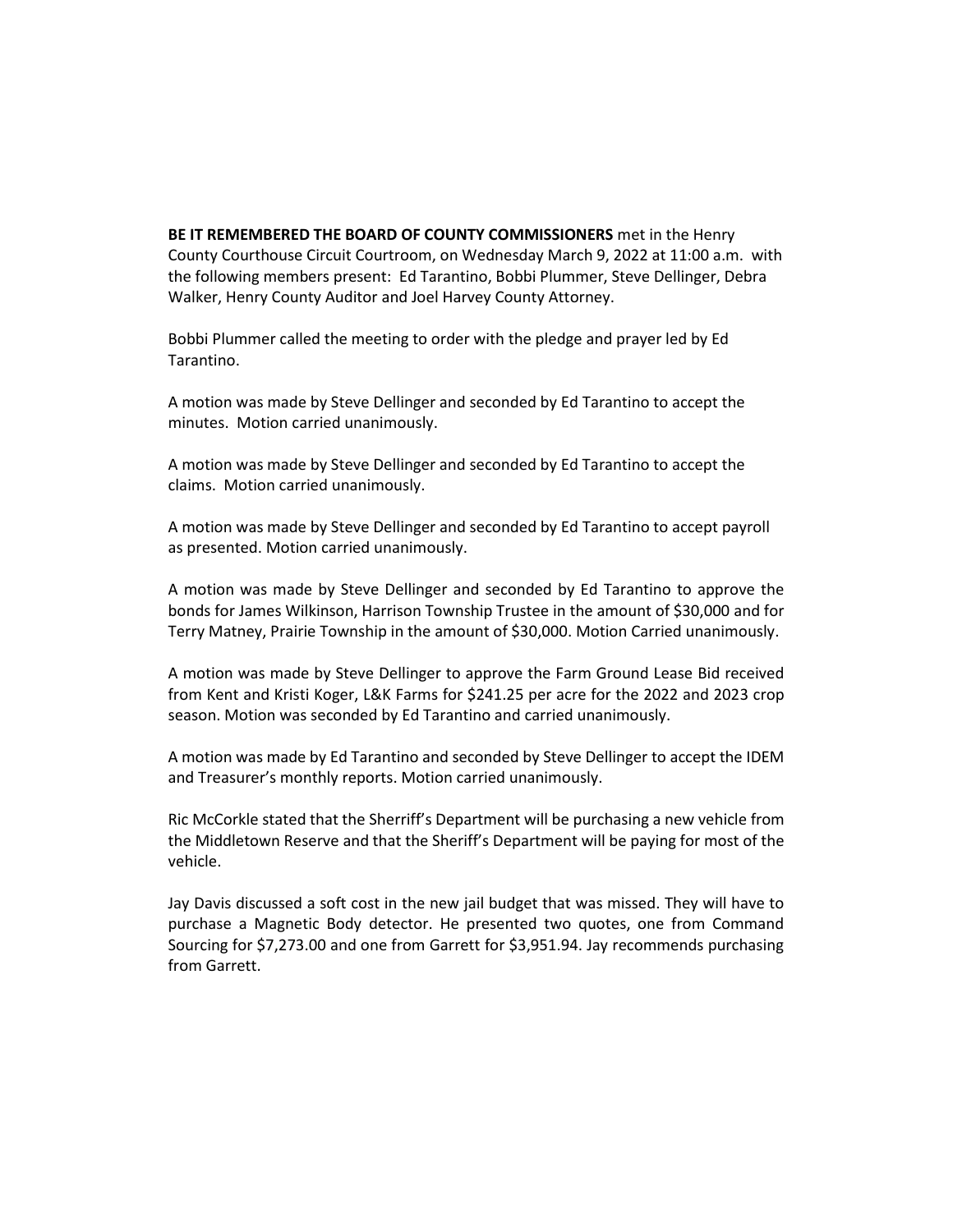Steve Dellinger made a motion to approve the purchase of the Magnetic Body Detector Equipment from Garrett, Seconded by Ed Tarantino. Motion carried unanimously.

Jay Davis discussed trading in one of the Sherriff's Department's vehicles to Pursuit Safety Systems for work to be done on other vehicles. The trade in value of the 2016 Charger is \$11,900 and the county will pay \$8,290 after trade in.

Steve Dellinger made a motion to approve the trading of the vehicle for work from Pursuit Safety Systems in return and pay the difference. Motion was seconded by Ed Tarantino and carried unanimously.

Rita Fisher gave an update on Memorial Park. May  $7<sup>th</sup>$  2022 will be park clean up day.

Joe Copeland discussed needing approval for a proposal to do design work on a culvert in Lewisville, he has to have a DNR permit.

Steve Dellinger made a motion to approve a Task Order with SJCA that was seconded by Ed Tarantino. Motion carried unanimously.

Steve Dellinger made a motion to approve agreement with SJCA that was seconded by Ed Tarantino. Motion carried unanimously.

Joe Copeland discussed having to cut Road Proposals due to the rising cost of asphalt.

Steve made a motion to approve the Supplement Agreement #1, the agreement that went to the state for approval for bridge inspection. Motion was seconded by Ed Tarantino and carried unanimously.

Joe Copeland gave an update on the roads near the Solar Farm, he stated that the roads are a mess. Joe also stated that he is trying to get some of the Federal Money for Rural Bridges.

Ed Tarantino made a motion to adopt Resolution 2022-03-09 (005) Henry County Indiana Capital Asset Policy, seconded by Steve Dellinger. Motion carried unanimously.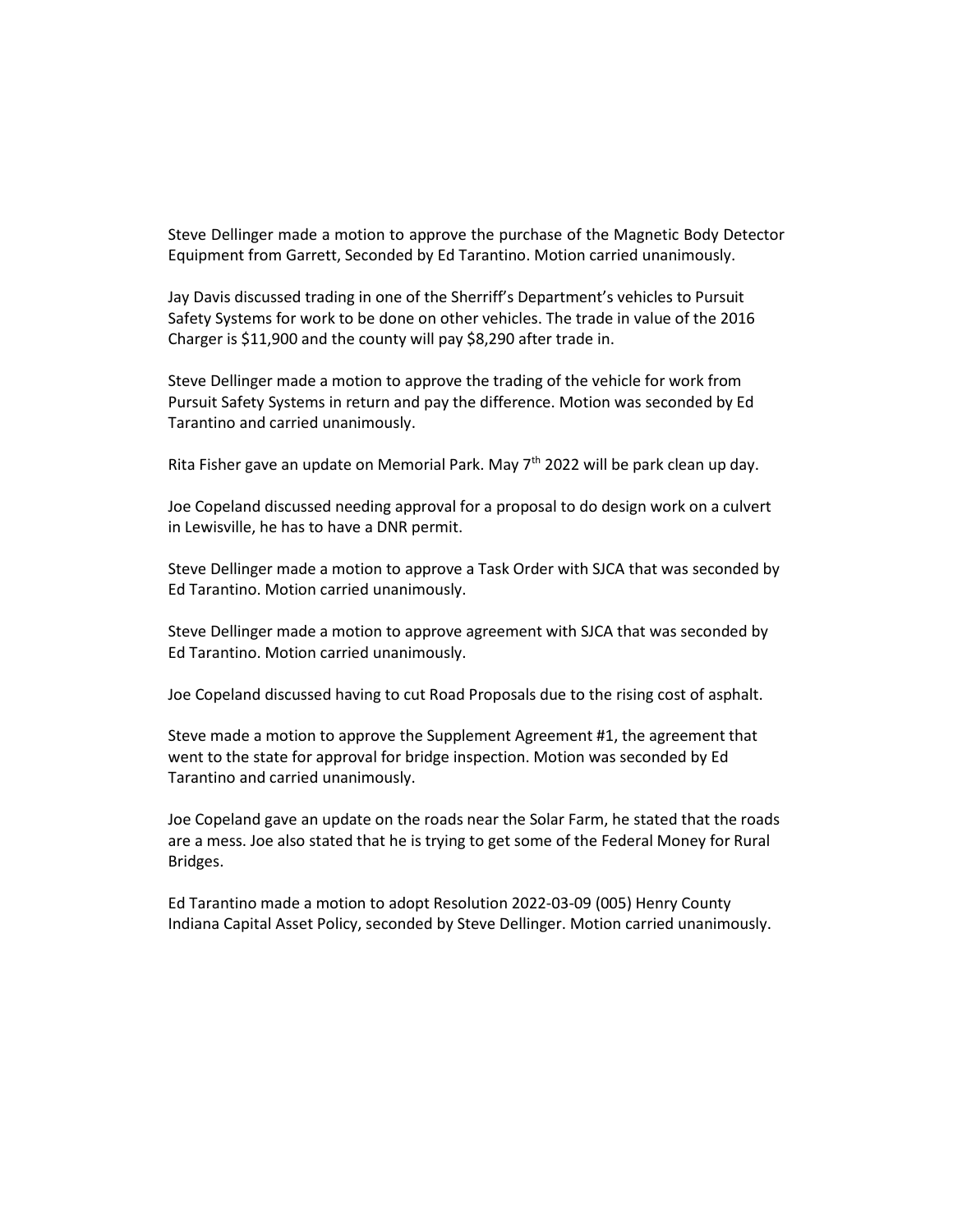### RESOLUTION 2022-0309-005 HENRY COUNTY, INDIANA **CAPITAL ASSET POLICY**

#### **PURPOSE**

This capital asset policy will be effective on  $\sqrt{\frac{\text{ln}(\text{ln})}{\text{ln}}}$ , 2022. The purpose of this policy is to facilitate the preparation of financial statements in conformity with generally accepted accounting principles.

#### **CLASSIFICATION OF ASSETS**

Capital assets are personal and real property used in the operations of the County that have an expected estimated useful life beyond a single period. Capital assets are to include any item that falls into one of the following categories:

- I. Land
- II. Building and Building Improvements
- III. Machinery and Equipment
- IV. General Infrastructure (Roads, Bridges, and Right-of-Ways)
- V. Construction in Progress

### **CAPITALIZATION THRESHOLDS**

To be considered a capital asset for financial reporting purposes, an item (other than land) must be at or above the capitalization threshold and have a unit historical cost of \$5,000.00 or more.

The capitalization threshold for the following classes of assets shall be:

| Ι. | Machinery, Equipment & Vehicles          | \$5,000.00   |
|----|------------------------------------------|--------------|
| П. | Buildings and Building Improvements      | \$100,000.00 |
|    | III. General Infrastructure Improvements | \$250,000.00 |

With regard to improvements and buildings and general infrastructure, a capital outlay must be significant and increase capacity, increase efficiency or extend the asset's estimated useful life beyond the original expectation.

A change in capacity increases the level of service provided by the asset. A change in efficiency increases the level of service but without increasing the size of the asset or the change maintains the same level of service at a lower cost.

For example, an addition to a building provides increased square footage, hence, the capacity is increased and the capital outlay is capitalized. Widening a road with additional lanes increases capacity and hence, the capital outlay is capitalized. An extended estimated useful life involves a significant alteration, structural change or improvement.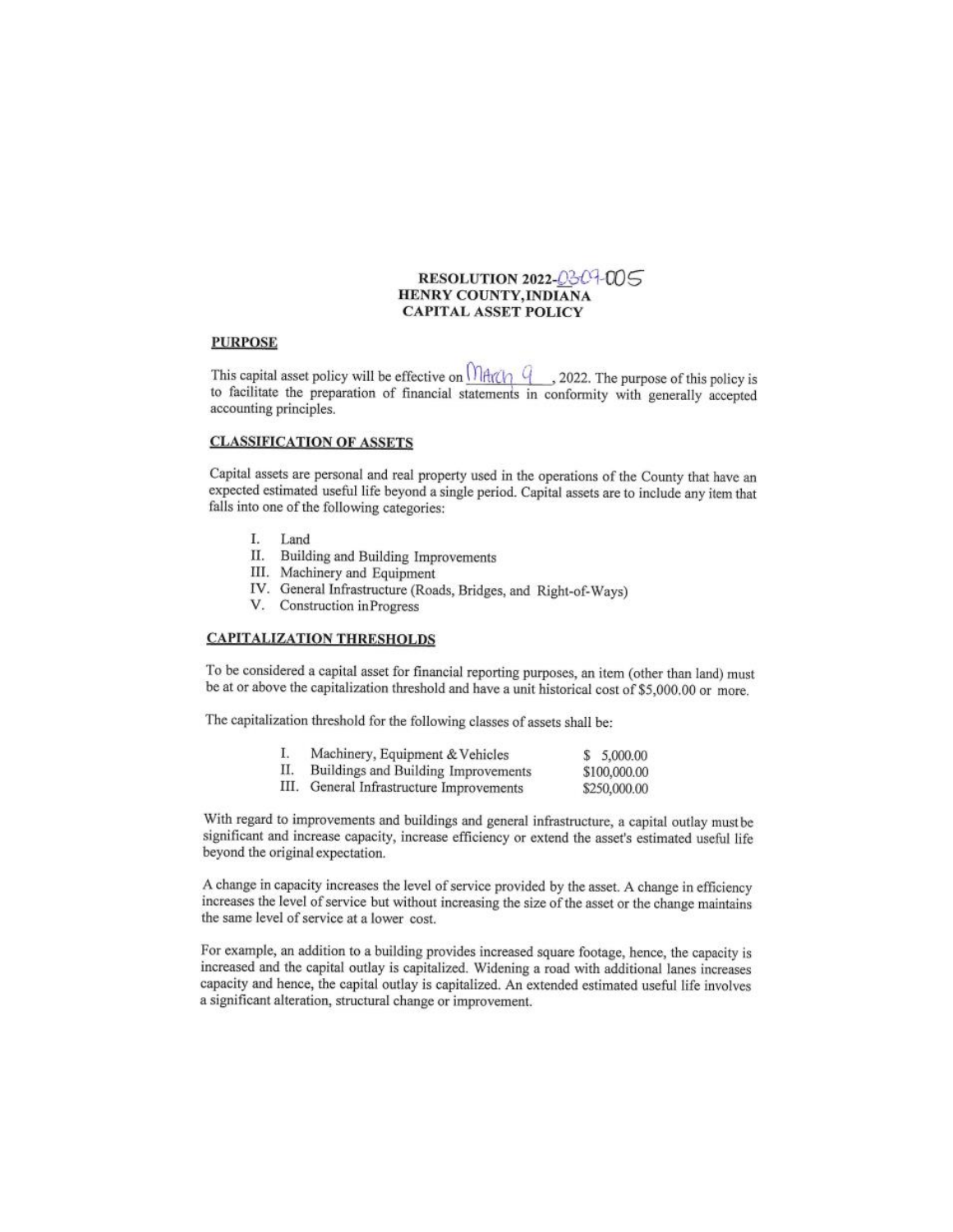While substantial repairs and renovations will be reviewed for potential capitalization, it is anticipated that most will be expenses in the current year. These expenses often merely restore the asset to the original service potential but do not necessarily improve the asset.

All land, including right-of-ways, is capitalized at the time of acquisition regardless of historical costs or fair value if donated.

# HISTORICAL COST OR ESTIMATED HISTORICAL COSTS

## PROSPECTIVE REPORTING

Capital assets are recorded at historical cost which includes any ancillary charges necessary to place the asset into its intended location and condition for use. Ancillary charges include, for example, freight and transportation charges, site preparation costs, and professional fees. Engineering costs (internal and external) include related preliminary project and environmental studies; project estimating, design, and planning (drawings and specifications); and construction engineering, construction management, construction inspection and project payment. Donated capital assets are recorded at their estimated fair value at the time of acquisition.

#### **RETROACTIVE REPORTING**

When actual historical cost source data was unavailable, estimated historical cost was developed utilizing a normal costing approach. With this method of estimating historical cost, a current replacement cost was ascertained. An appropriate cost index (including Consumer Price Index and Federal Highway Price Trends) corresponding to an estimated date of acquisition/construction was then applied to 'deflate' the replacement cost to an estimated historical cost.

## **ESTIMATED USEFUL LIVES OF DEPRECIABLE ASSETS**

Capital assets have estimated useful lives extending beyond a single reporting period (one year) and are depreciated using the straight-line method with no allowance for salvage value. The estimated useful lives currently used were developed with the input of knowledgeable staff and reflect our government's experience with these assets:

| Land and Improvements to Land           | Non-Depreciable |
|-----------------------------------------|-----------------|
| Buildings and Improvements to Buildings | 50 years        |
| Machinery and Equipment                 | 5 years         |
| Vehicles                                |                 |
| Automobiles                             | 5 years         |
| <b>Light Trucks</b>                     | 8 years         |
| <b>Heavy Trucks</b>                     | 15 years        |
| General Infrastructure                  |                 |
| Roads                                   | 50 years        |
| <b>Bridges</b>                          | 75 years        |
| <b>Street Lighting</b>                  | 10 years        |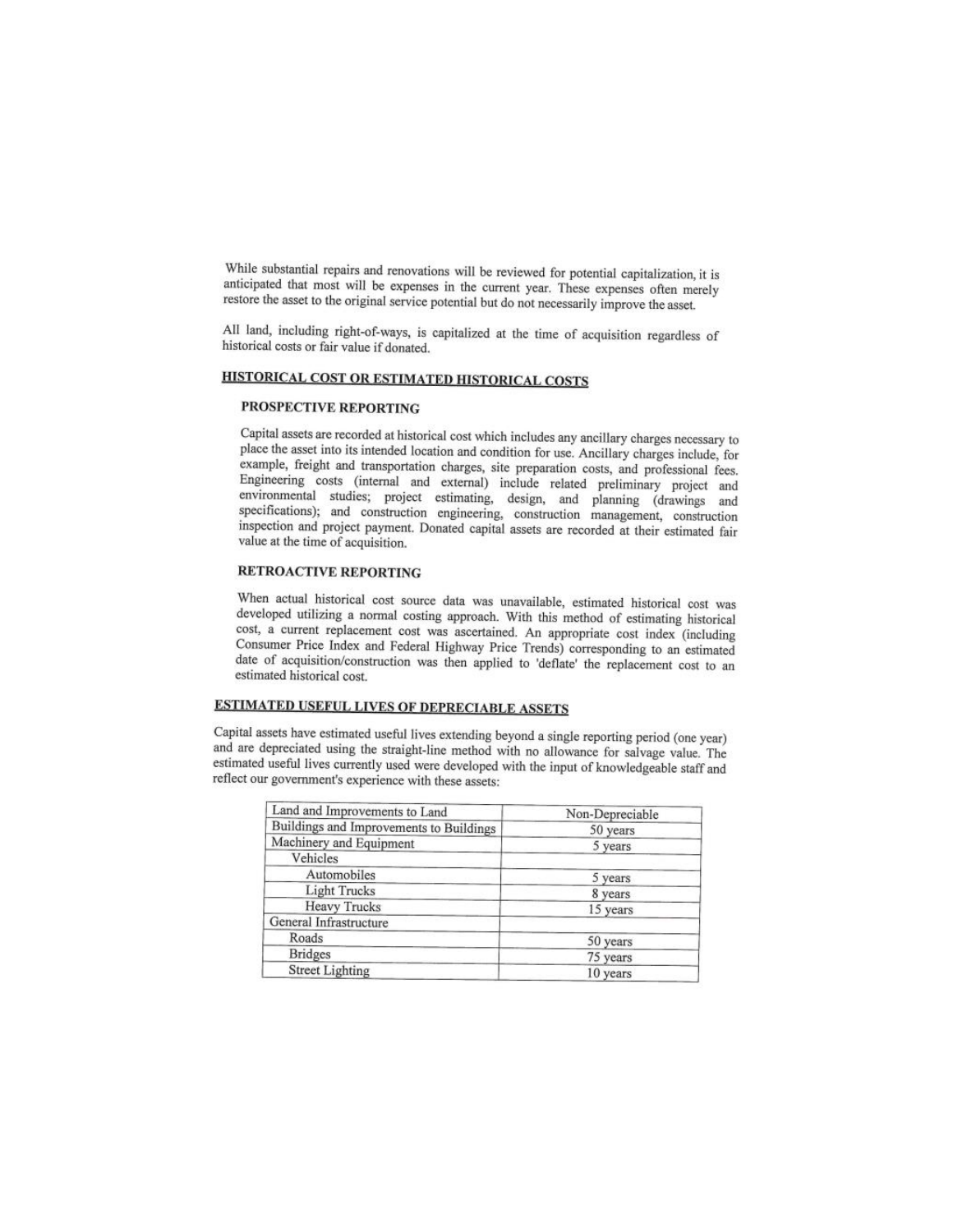#### DEPRECIATION METHOD/CONVENTION

Depreciation will be calculated using the straight-line method and full-year convention. No salvage value or residual value will be recognized.

#### **RETIREMENTS**

Retirements apply to all capital assets including land, buildings, machinery and equipment, vehicles and general infrastructure.

When an asset is disposed of, scrapped, sold, subject to demolition, etc, it is to be removed from the property record and the appropriate reduction will be made to historical cost, accumulated depreciation, and net book value amounts.

Retirements will reflect the actual historical cost of the asset when the amount is ascertainable. When historical cost is not ascertainable, an estimated historical cost will be determined.

#### RESPONSIBILITY FOR PROPERTY RECORD MAINTENANCE

The Henry County Auditor will ensure that reporting for capital assets is being exercised by establishing a capital asset inventory, both initially and periodically in subsequent years. The Henry County Auditor will further ensure that the capital asset report will be updated annually to reflect improvements, additions, retirements, and transfers and to reflect the new annual capital asset balance for financial reporting purposes and the annual and accumulated depreciation calculations and net book value amounts.

An inventory of asset items below the capitalization threshold of \$5,000.00, but with a value of at least \$500 (on a per unit basis) will also be maintained by the Henry County Auditor. These assets may include items such as radios, personal computers, laptop computers, printers, fax machines, office furniture and small power tools.

Day-to-day stewardship of property is the expressed responsibility of the department utilizing the property. County departments have the responsibility to report improvements, additions, retirements, and transfers in detail to the Henry County Auditor in a timely manner.

Dated this th day of larch2022.

HENRY COUNTY BOARD OF COMMISSIONERS

President ce President Member

Attest: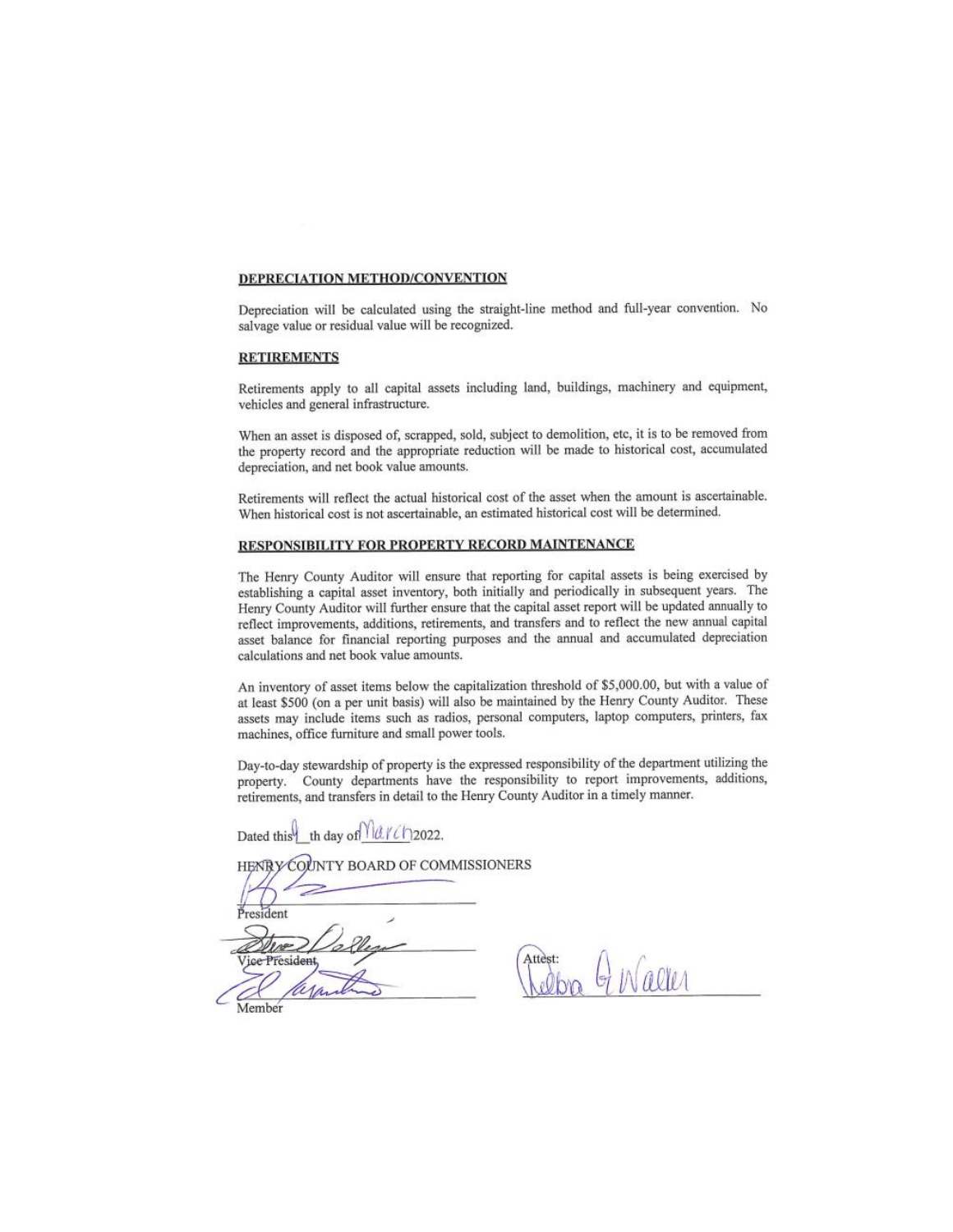Steve Dellinger moved to adopt Resolution 2022-03-09 (006) Transferring Interest in Tax Sale Certificates to the Middletown-Fall Creek Board of Parks and Recreation. Motion was seconded by Ed Tarantino and passed unanimously.

## RESOLUTION NO.  $\overrightarrow{\mathcal{A}} \mathcal{D} \overrightarrow{\mathcal{A}} \cdot \overrightarrow{\mathcal{D}} \cdot \overrightarrow{\mathcal{D}} \cdot \overrightarrow{\mathcal{C}}$

#### A RESOLUTION TRANSFERRING INTEREST IN TAX SALE CERTIFICATE TO THE MIDDLETOWN-FALL CREEK TOWNSHIP BOARD OF PARKS AND **RECREATION**

WHEREAS, Pursuant to Indiana Code §6-1.1-24-6, Henry County has a lien on, and an interest in, properties offered for tax sale that are not sold and such liens are evidenced by a Tax Sale Certificate titled in the name of the Board of Commissioners of Henry County; and,

WHEREAS, the Middletown-Fall Creek Township Board of Parks and Recreation has requested that the Board of Commissioners transfer the Tax Sale Certificate for a certain property in the Town of Mooreland, Indiana; and,

WHEREAS, the Board of Commissioners of Henry County wishes to transfer its interest in the Tax Sale Certificate in the property set forth on Exhibit "A" to the Middletown-Fall Creek Township Board of Parks and Recreation.

NOW THEREFORE, BE IT RESOLVED, by the Board of Commissioners of Henry County, Indiana that all right, title and interest of Henry County in any Tax Sale Certificate related to the property described on Exhibit "A," and all lien rights it holds as a result of delinquent unpaid taxes on the property described as Exhibit "A," is hereby transferred to Middletown-Fall Creek Township Board of Parks and Recreation. The County Auditor shall deliver the Tax Sale Certificate for the property listed on Exhibit "A" to the Town of Middletown.

PASSED AND ADOPTED BY THE BOARD OF COMMISSIONERS OF HENRY COUNTY, INDIANA, THIS 9th DAY OF MARCH, 2022.

BOARD OF COMMISSIONERS OF HENRY COUNTY, IMDIANA El Tuestion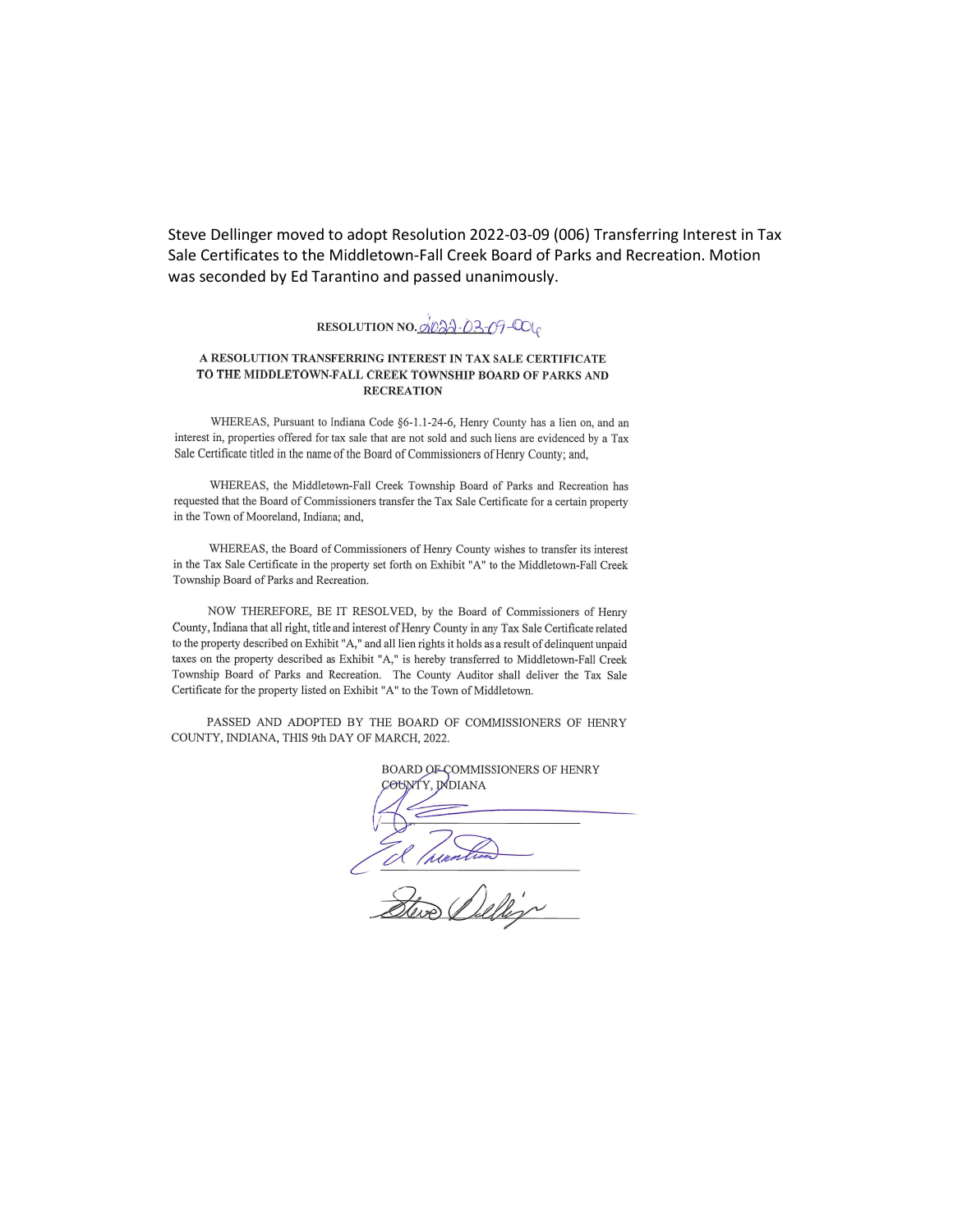ATTEST:

Debra G. Walker, County Auditor

Steve Dellinger moved to adopt Resolution 2022-03-09 (007) Regarding the Acquisition of Surplus Property. Motion was seconded by Ed Tarantino and passed unanimously.

### RESOLUTION NO.  $\frac{1022}{1030}$  -03 O - (007)

#### A RESOLUTION REGARDING THE ACQUISITION OF SURPLUS PROPERTY

WHEREAS, the Town of Middletown ("Middletown") no longer needs a certain 2016 Ford Explorer, VIN#1FM5K8AR7GGC91749 ("Vehicle"); and,

WHEREAS, the Henry County Sheriff's Department is in need of a vehicle for use by its Reserve Deputies and wishes to acquire the Vehicle; and,

WHEREAS, Indiana Code § 5-22-22-10 permits local governmental units to exchange personal property upon terms evidenced by resolutions adopted by each of the local governmental units; and,

WHEREAS, Henry County and Middletown have agreed upon the terms for the transfer of the Vehicle to Henry County for use by its Sheriff's Department Reserve Unit.

NOW THEREFORE BE IT RESOLVED by the Board of Commissioners of Henry County, Indiana, as follows:

The Vehicle shall be transferred to Henry County, for use by its Sheriff's Department Reserve Unit, in exchange for the payment of Six Thousand Five Hundred Dollars (\$6,500.00) to the Town of Middletown, Indiana.

**EFFECTIVE DATE:** This Resolution shall be effective upon passage.

REPEALER: All Resolutions or parts of Resolutions in conflict herewith are hereby repealed.

**SEVERABILITY:** Any provision herein contained which is found by a court of competent jurisdiction to be unlawful or which by operation of law shall be deemed unenforceable, shall be<br>omitted but the rest and remainder of this resolution, to the extent feasible, shall remain in full force and effect.

ADOPTED BY THE BOARD OF COMMISSIONERS OF HENRY COUNTY, INDIANA THIS  $\frac{d^{(p)}}{d}$  DAY OF  $\bigcap_{p \in C_{\mathcal{D}}} 2022.$  $\rightarrow$  2022.